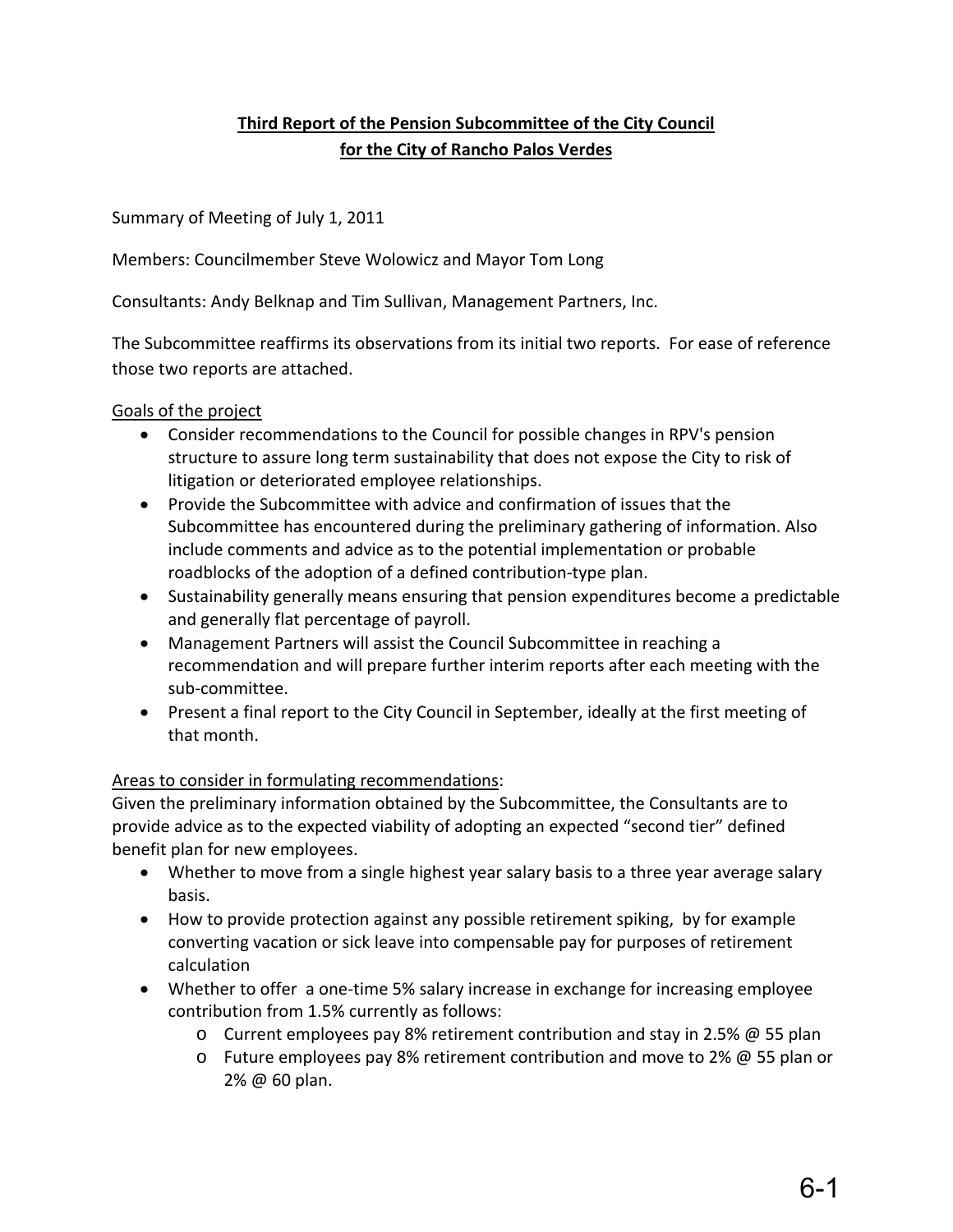- Whether to offer a Second Tier Plan to current employees on a voluntary basis with some incentive such as lower contribution rate or employer matching in a Deferred Compensation plan. Also consider employer matching in a Deferred Compensation plan generally for the possible Second Tier Plan.
- Determine how to ensure that any new pension plan does not require Social Security coverage

## Desired action items:

- Examine and comment on assumptions in the Subcommitee's two prior reports.
- Confirm staff's data as submitted to the Subcommittee and the Consultant.
- Determine the City's actual turnover rate for the past 10 years.
- Determine if the annuity percentage for 2.5%  $\omega$  55 and 2%  $\omega$  55 even out at any age.
- Cite potential pension reform ballot issues (David Crane and Marcia Fritz or other credible expected sponsors of pension reform initiatives likely to be proposed to California voters) in the report.
- Explore the assumption and explain why it is not feasible or practical to move beyond the concept of sustainability (i.e., a defined contribution play).
- Establish the credibility of the data and numbers.
- Determine which cities to include in comparisons:
	- o Coastal contract cities without public safety employees
	- o Those with similar demographics
	- o General Law
	- o High cost of living
- Show the experience agencies with their own pension plans (e.g., Orange County) have had.
- Gather historical records of CalPERS contributions for unfunded future liability.
- Address the issue which some raise that pension reform must come from the State level.
- Be able to say to staff, "Yes, these changes will cost you more but it will assure plan sustainable. You don't want to be a member of a retirement plan that is not sustainable. "
- Also be able to explain the reasons that now exist which are likely and valid reasons which now prevent discontinuation of defined benefit plans in favor of defined contribution plans.

Questions to answer by the Consulting Advisors:

- If the City moves to a two tier plan (2.5%  $\omega$  55 for current employees and 2%  $\omega$  55 for new employees with all employees paying 8% retirement contribution) will they reach a level percentage of payroll within 3‐5 years? If not what would be a reasonable period of time within which to reach a level percentage of payroll?
- Assess the uncertainties associated with CalPers including: